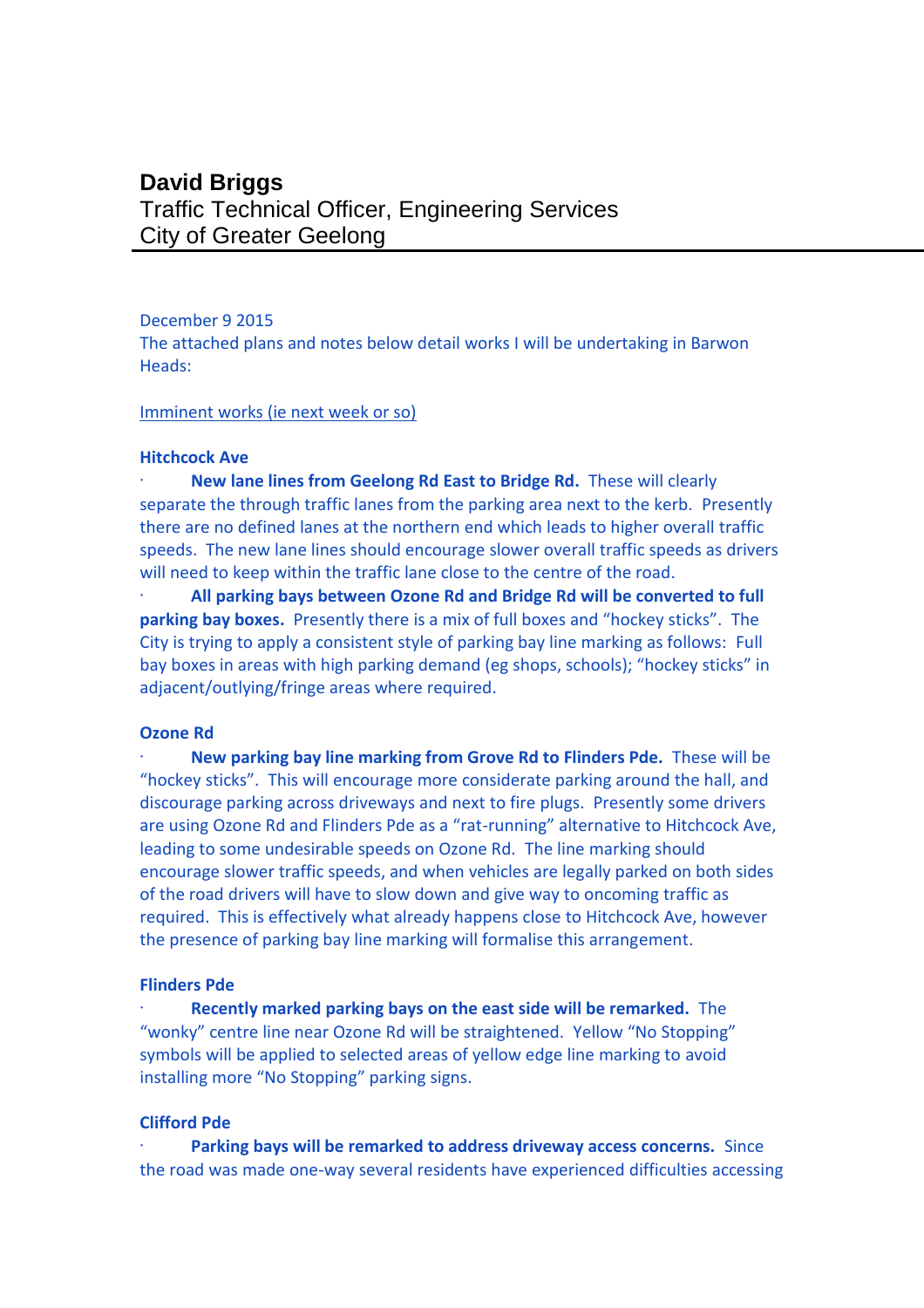driveways when vehicles are parked in the existing parking bays. Some parking bays will be resized to address this. Parking bays on the southern side blacked out by persons unknown will be reinstated at appropriate sizes. Two parking bays at the west end near Grove Rd will be removed as they are smaller than that permitted by Australian Standards, are difficult to access and cause a traffic constriction when large vehicles are parked in them.

\*All sites: Yellow edge lines are being used at all driveways and intersections in the busiest areas to highlight locations where stopping and parking is dangerous or affects property access. A yellow edge line has the same meaning as a "No Stopping" sign and reduces the number of parking signs we might otherwise require. Some sections of these streets have not had the yellow edge lines applied consistently and this will be corrected when the above works are undertaken.

#### Short term works (ie around Christmas time)

# **Ozone Rd**

· **New parking direction signage for public car park at 5-7 Ozone Rd.** Presently there are only two signs (at Hitchcock Ave, and at Flinders Pde) advising drivers of the presence of the car park, but no signs at the car park itself. Existing blue and white car park signs will be replaced and additional ones installed on Ozone Rd to correct this.

#### **Ozone Rd/Flinders Pde**

**Bend warning signage will be upgraded.** New bend warning signs with advisory speed, and new black/yellow chevrons will be installed.

# **Flinders Pde**

· **New pedestrian warning signage.** Pedestrian warning signs will be installed at both ends of Flinders Pde to ensure drivers are aware that pedestrians are likely to be in the area due to the park, riverside/beach facilities and parking. The location of existing children playground signs will also be reviewed.

# Long term works (ie new year)

# **Ozone Rd & Flinders Pde**

VicRoads has indicated that it will assist the City to install traffic calming devices on Ozone Rd and Flinders Pde to discourage the use of these roads by drivers trying to avoid Hitchcock Ave or Golf Links Rd/Bridge Rd. At this stage speed humps are proposed for the following locations:

- · Intersection of Ozone Rd & Seaview Ave.
- North end of Flinders Pde.

· Midway along Flinders Pde near Challis Ln. A pedestrian refuge island may be installed at this location if arrangements can be made for a suitable footpath on the east side.

## **Hitchcock Ave**